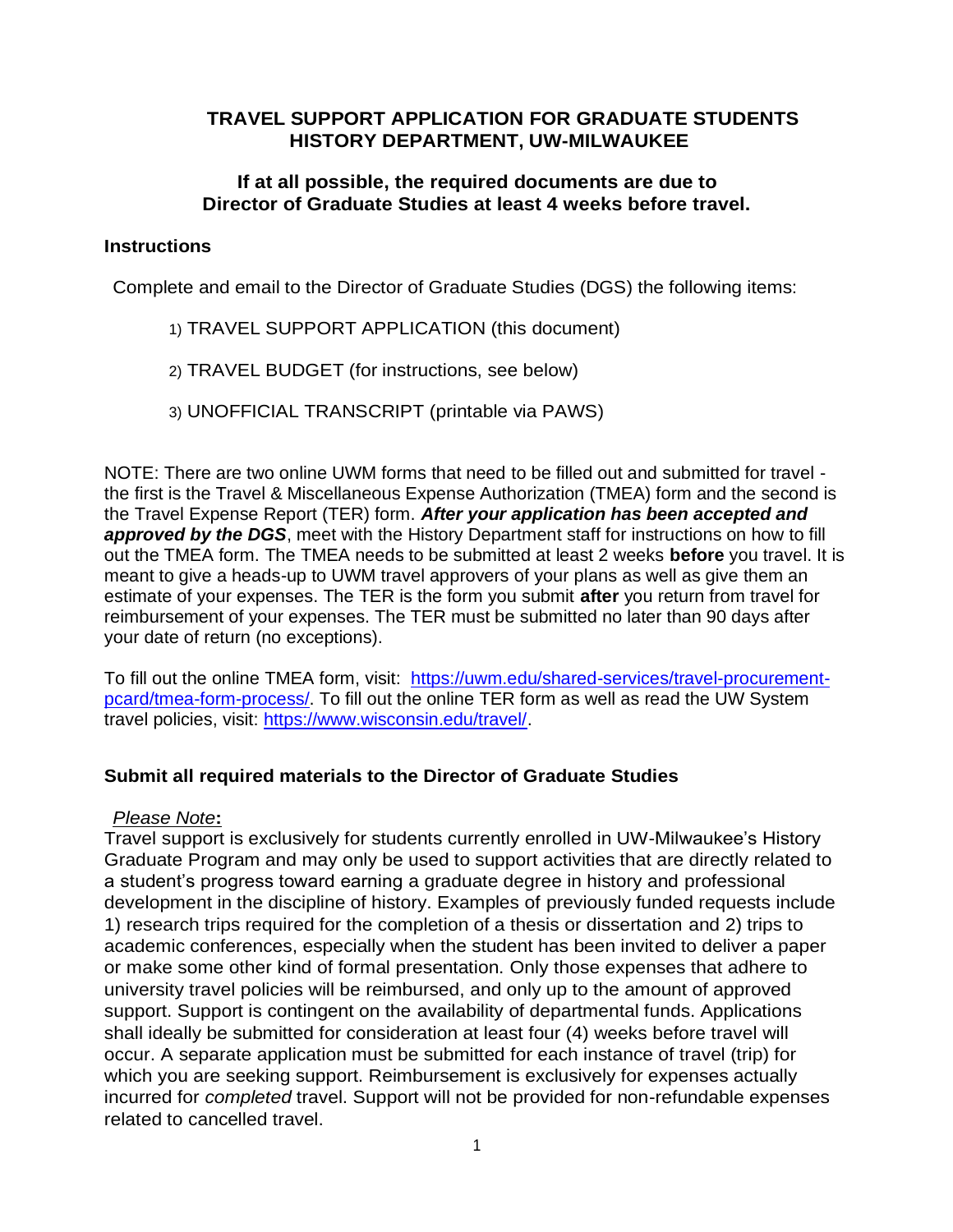#### **TRAVEL SUPPORT APPLICATION**

**Student Name (Last, First):**

**Student ID#:**

**Requested Amount (not to exceed \$500):**

#### **Student Information**

1. Degree Option

\_\_\_M.A.-Option A \_\_\_M.A.-Option B \_\_\_M.A.-MLIS

\_\_\_M.A.-Public History Specialization \_\_\_M.A.-Urban Historical Studies

\_\_\_Ph.D.

2. Are you an employee of the UW-System, UW-Milwaukee, or the State of Wisconsin? Graduate Assistants, including TAs and PAs, should indicate "Yes."

\_\_\_\_Yes \_\_\_\_\_\_No

### **Travel Information**

3. In which of the following terms do you propose to use any travel support monies awarded to you? Please also indicate the relevant year.

Fall \_\_\_\_\_\_\_ Spring\_\_\_\_\_\_ Summer\_\_\_\_\_\_\_

4. Indicate the City & State or Country and City (or province, state, etc.) to which you intend to travel:

5. List the names of any organizations or businesses relevant to your travel (examples: Library of Congress, U.S. National Archives, Bogotá Hilton, Latin American Studies Association, British Library, etc.):

### **Conference Information (relevant only if attending a conference):**

6. What is the full name of the conference?

7. Who is the conference organizer (organization or individual)?